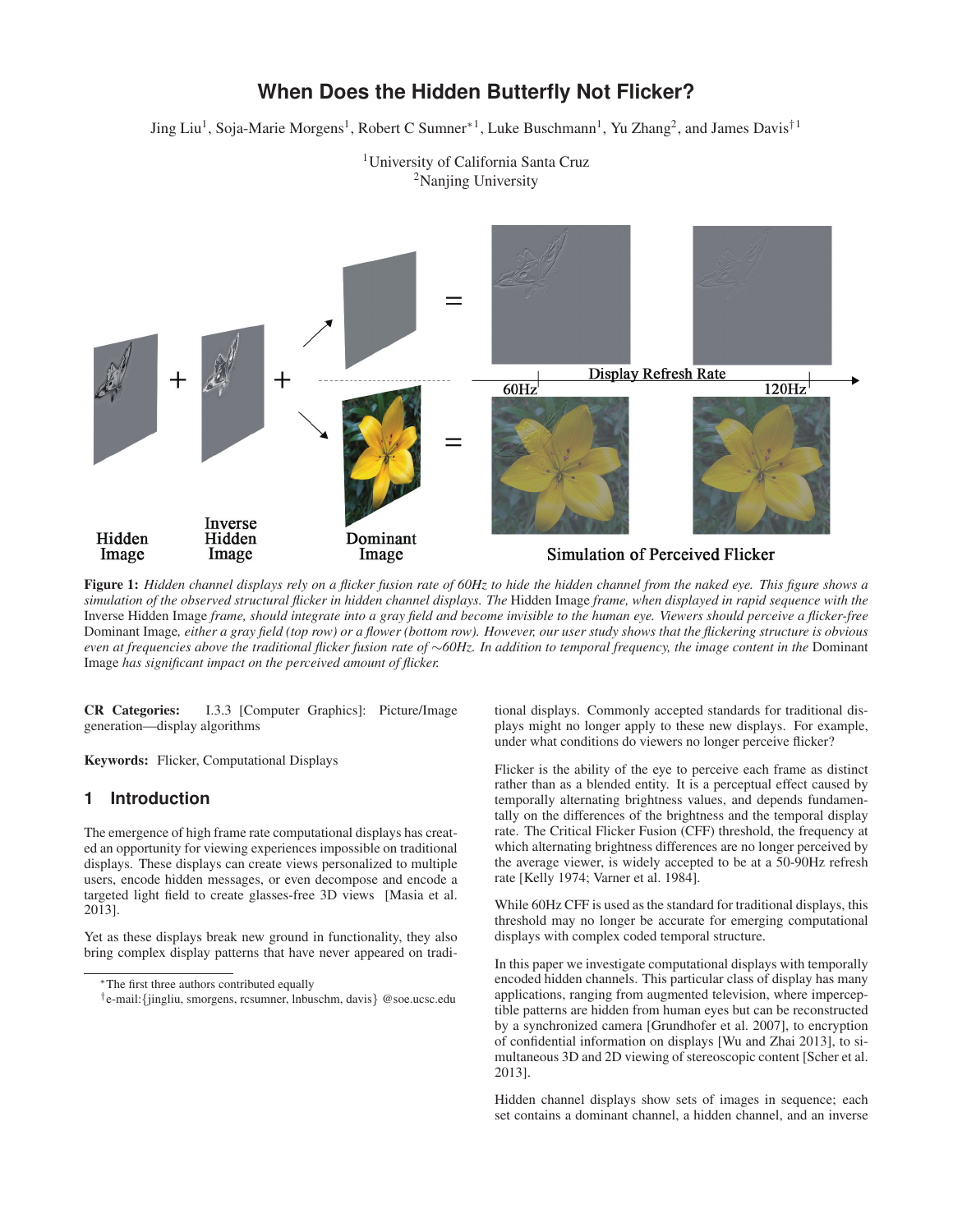hidden channel, as indicated in Figure 2.



Figure 2: *Frame packets contain a set of images to be displayed rapidly in sequence. In our study, frame packets contained three images each:* Dominant Image*,* Hidden Image *and* Inverse Hidden Image*.*

The *Inverse Hidden Image* is the luminous complement to the *Hidden Image*. These two frames, when alternately displayed, are intended to produce a spatially uniform gray field when integrated by the human eye, thus effectively "hiding" their image content. Here we define the *frame packet rate* as the rate at which the frame sets are refreshed. A 60Hz frame packet rate is equal to 60 frame packets per second, or 180 total image frames per second shown on the display.

We performed user studies to investigate the necessary frame rate for flicker fusion on this type of display. In our studies we found that the required frame packet refresh rate for displays with a hidden channel can be much higher than the widely accepted ∼60Hz CFF rate. Depending on content, flicker artifacts are easily perceived on these displays even at a 120Hz frame packet rate. Since the actual effect can only be seen on a high speed display, Figure 1 shows a simulation produced by image processing mimicking our hypothesis that this content dependent flicker is caused by eye saccades.

In order to ground our perceptual findings, we investigated their application to 3D+2D TV, one of the many applications of hidden channel displays. On these displays, viewers with synced glasses see 3D content while viewers without glasses simultaneously see 2D content.

We conducted additional studies to investigate the presence of flicker in the special case of stereoscopic content, as found on these devices. We found that the structural similarity of the stereoscopic content in these images has a masking effect that reduces the perception of flicker.

Based on these results we built a prototype 3D+2D TV and tested it with users. When using the widely accepted CFF rate the prototype was observed to flicker. When temporal frequency and luminance ratio parameters were set according to the results of our perceptual studies, flicker was no longer observed.

The primary contributions of this paper are:

1. Perceptual studies on a computational display that indicate that the flicker fusion threshold is content dependent, and can be higher than for traditional displays.

2. A prototype 3D+2D TV configured according to our user studies, on which users reported no flicker.

### **2 Related Work**

Flicker Phenomenon: The Critical Flicker Fusion (CFF) threshold is the point at which successive light flashes are perceived as continuous. Light flashes operating below the CFF are seen as flicker, while any light flashes operating above the CFF are perceived as a single blended image. Flicker was noticed as early as 1740 and was brought into perception science in 1953 [Landis 1953]. Displays operating below the CFF can cause discomfort and eye fatigue to their viewers [Baccino et al. 2001; Tam et al. 2011].

[Farrell et al. 1987] identified display luminance and the refresh rate as the two critical factors in determining the CFF for displays. In their equation, increasing a display's luminance makes flicker easier to see while increasing a display's refresh rate makes flicker harder to see. The spatiotemporal video displays of that time were thus rated as having a CFF of 50-90Hz and many studies and display standards have maintained these findings. However when testing for flicker, studies have generally used spatially uninteresting images [Robson 1966; Kelly 1974; Farrell et al. 1987]. These images were either uniformly black and light fields, or simple codes of alternating black and white. Modern computational displays use far more complex coded images.

Motion and Phantom Arrays: More recent studies have found that when the point of interest is in motion, humans perceive flicker at display refresh rates above the currently used CFF thresholds. Researchers attribute this to rapid eye movements known as saccades, in which the eyes rapidly change gaze direction [Watson 2013]. An additional effect known as the phantom array causes viewers to see flicker in point light sources modulated at high frequencies [Hershberger and Jordan 2012]. While we believe these effects are related to the one we study, none of the prior work provides any discussion of the frame rates required for content on coded computational displays.

Flicker due to hidden channels: Grundhofer et al. designed a hidden channel display with the purpose of embedding a coded message discernible by a camera but not by a human viewer [Grundhofer et al. 2007]. They identified flicker as a problem and measured the luminance ratio at which it could be suppressed on their display. However, many displays with hidden channels simply assume a 60Hz refresh rate is sufficient for avoiding flicker. In building a 3D+2D display, Scher et al. proposed a 3 frame packet with refresh rate of 60 Hz [Scher et al. 2013]. Similarly, the temporal psychovisual modulation display for multiple view points uses a 4 frame packet at 60Hz [Wu and Zhai 2013]. Neither experimented with the appropriate frame packet refresh rate for hidden displays.

## **3 User Study**

We designed user studies to explore how some important display parameters and image content affect the level of flicker perceived in hidden channel displays with static images.

Study design: In this study, we displayed static hidden channel scenes to users and asked them to subjectively rate their perception of flicker. We showed the users different scenes multiple times with randomly chosen parameter values for the frame packet rate and the luminance ratio of hidden content to dominant content.

Each scene consisted of a frame packet as displayed in Figure 3. Each contained a *Hidden Image* which was originally the right view of a stereoscopic pair and an *Inverse Hidden Image* to cancel it out. The *Dominant Image* was either the left stereoscopic view or a flat gray image, chosen with equal likelihood. This choice was to compare the perception of flicker when there is no structural content in the *Dominant Image* to when it has similar structural content to the *Hidden Image*. We hypothesized this would help mask the flickering. Furthermore, the study design lends itself directly to understanding 3D+2D displays.

Our data set contained 10 pairs of stereoscopic images, of which 7 were natural images and 3 computer generated scenes. All individual image frames were shown in 6-bit grayscale. Frame packet rate was uniformly sampled at 60, 80, 100 and 120Hz. The luminance ratio (as defined in Equation 1) was sampled at 0.1, 0.4, 0.7 and 1.0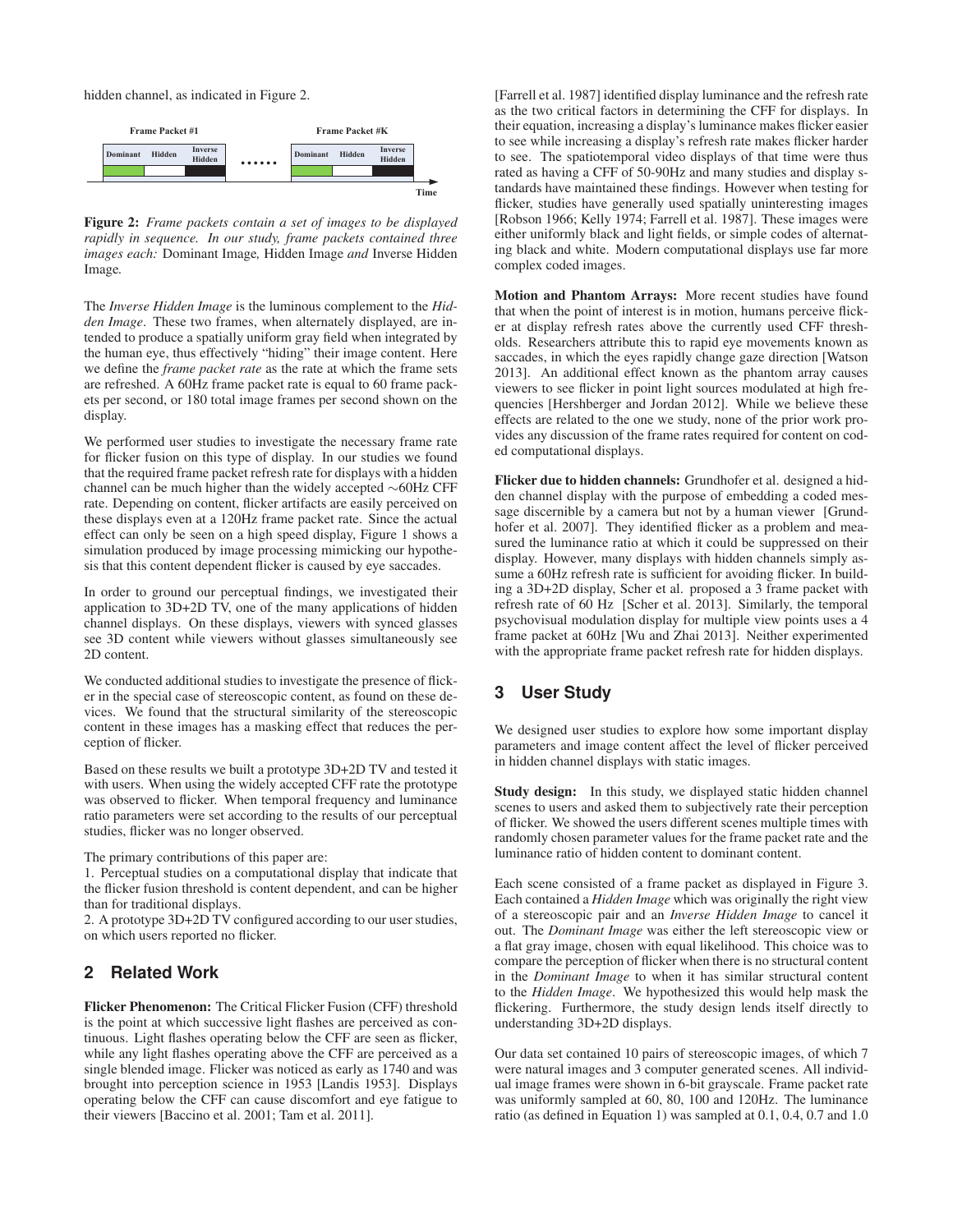

Figure 3: *Example Test Frame Packets. (top row)* Dominant Image *as left eye stereoscopic view; (bottom row)* Dominant Image *as a spatially uniform gray field. In both cases the* Hidden Image *is the same: the corresponding right eye stereoscopic view.*

$$
luminance ratio = \frac{max\_intensity(\textit{Hidden Image})}{max\_intensity(\textit{Domain} \times \textit{Image})} \quad (1)
$$

In order to minimize learning bias, each user was initially shown the same four practice images which reflected the test's total range of flicker. In the actual test, the ordering of parameters and the image choices were randomized for each user.

We conducted the study on 10 users. Each user test was conducted in a dark room, with participants sitting at a distance of 1m away from the screen (40cm x 25cm). The screen was illuminated by a TI Lightcrafter 4500 projector with a measured luminance of 90  $cd/m<sup>2</sup>$ . Standard description and instructions were given to every participant in this user study.

Participants were asked to rate the flicker at integer ratings from 0 to 3, with 0 being no flicker, 1 being a little flicker, 2 being obvious flicker and 3 being severe flicker. In order to reduce biasing from after-images on the viewer's retina, each participant was asked to close their eyes for two seconds between test images. For each setting in the two-dimensional parameter space, 40 data points were collected and averaged scores are shown in the result figures.



Figure 4: *Average user perception of flicker when the* Dominant Image *is a uniform gray field. Users reported 0-3, with 3 being very annoying flicker and 0 being no flicker. Users perceive flicker more as the luminance ratio increases or the frame packet rate decreases.*

Study results: Though all of our test conditions fell above current display CFF standards, all users reported seeing flicker for at least some of the tested conditions.



Figure 5: *Average user perception of flicker when the* Dominant Image *has (stereoscopic) content similar to the* Hidden Image*. Compared to the case of dissimilar content as reported in Figure 4, the perceived flicker is significantly less at all parameter settings. While, the average user sees flicker at 60Hz, most perceive no flicker at higher frequencies.*

Figure 4 shows the results for tests where the *Dominant Image* is a flat grey field. Observe that an increased frame rate lowers flicker visibility and an increased luminance ratio increases flicker visibility. This is consistent with previous CFF related perceptual studies. However, everywhere in this luminance-frequency space, multiple users perceive flicker. This contradicts the standard ∼60Hz CFF frame packet rate currently used in hidden channel displays. At a full luminance ratio, most users found the flicker obvious, even at 120Hz.

Figure 5 shows the results for tests where the *Dominant Image* is the left eye stereoscopic image corresponding to the right eye hidden image. It is obvious when compared to Figure 4 that having a non-trivial *Dominant Frame* significantly reduces the perception of flicker. While most users perceive "a little flicker" at 60Hz, 90% of users reported seeing no flicker at 80-120Hz when the luminance ratio was 0.7 or less.

These studies indicate that not only is the flicker fusion rate higher than the standard but it is also content dependent for hidden channel displays. Structure in the *Dominant Image* effectively distracts the viewer from perceiving flicker as severely, even at the same luminance ratio and frame packet rate. Moreover, we hypothesize that the strong content similarity of the *Dominant Image* to the *Hidden Image* due to their being a stereoscopic pair enhances this effect due to sharp image edges (the main culprit in the perceived flicker) being in roughly similar places in the pair of stereoscopic images.

#### **4 Prototype for 3D+2D Display**

We built a prototype of the 3D+2D TV presented in [Scher et al. 2013]. In this method, a 3D viewer wears shutter glasses to provide left and right viewpoints, while a 2D viewer wears no glasses and sees the integral of all light on the screen. The original work demonstrated a multi-projector prototype using polarization to provide a non-modulated *Inverse Hidden Image*, but hypothesized that the method will be most applicable to and best implemented on temporally multiplexed displays. The authors use the conventional CFF rate and therefore hypothesized that a 180Hz displays (60Hz frame packet rate) would be sufficient. The perceptual studies presented here contradict this assumption, and using our prototype